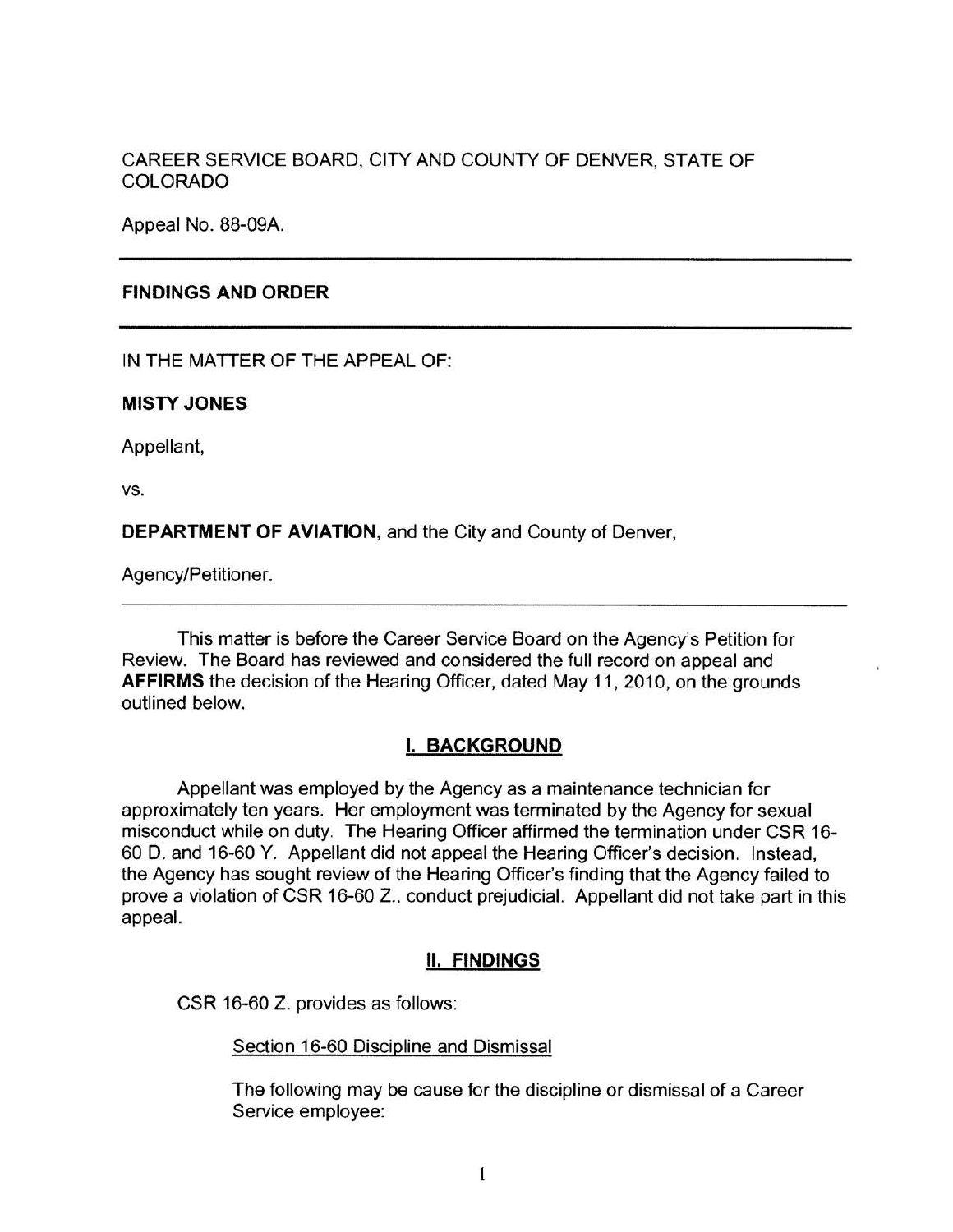Z. Conduct prejudicial to the good order and effectiveness of the department or agency, or conduct that brings disrepute on or compromises the integrity of the City.

In a series of cases decided over the past four years, the career service hearing officers have determined that a violation of this rule requires the agency to prove that the employee's conduct resulted in actual harm to the agency's mission or actual harm to the City's reputation or integrity: In re Simpleman, CSA 31-06, p. 10 (10/20/06); In re Hill, CSA 14-07, p. 7 (6/8/07); In re Strasser, CSA 44-07 p.5 (10/16/07); In re Catalina, CSA 35-08, p. 8 (8/22/08); In re Compos, CSA 56-08, p. 15 (12/15/08); In re Norman-Curry, CSA 28-07 and 50-08, p. 28 (2/27/09); and the current appeal, In re Misty Jones, CSA 88-09, p. 6 (5/11/10). In Strasser, the Career Service Board affirmed the hearing officers' interpretation of 16-60 Z. as requiring actual injury: "To find otherwise would render CSR 16-60 Z. simply a 'catch-all' provision offering City employees no guidance as to the standards by which their conduct will be measured, while allowing City agencies to impose discipline based solely on subjective views of potential harm." CSB 44-07, pp. 2-3 (2/29/08).

On appeal, the Agency urges us to abandon the requirement of "actual harm" in favor of a new standard in which a city agency would be required only to prove that an employee's conduct created a reasonable expectation of harm. In support of this suggested change, the Agency advances two policy considerations: 1) that the actual harm standard forces a city agency to choose between allowing harm to come to the agency and disciplining the employee for improper conduct, and 2) that the actual harm standard protects wrongdoers from being disciplined. However, we do not find these arguments persuasive, particularly in the case before us.

Here, the Agency took immediate disciplinary action as soon as it learned of Appellant's misconduct. In fact, the promptness of the Agency's action and the severity of the discipline imposed – termination of employment – reinforced its commitment to the highest standards of aviation safety to anyone who might learn of Appellant's misconduct after it occurred. The Agency was not forced to choose between possible harm and imposing discipline, and Appellant certainly was not protected from disciplinary action in the absence of actual harm.

Moreover, while changing the level of proof needed for a violation of 16-60 Z. would have no practical effect in the case before us, we are mindful that such a change could have a far-reaching effect on future career service appeals, and it is within that context that we must weigh the policy considerations that such a change would bring. Although we have carefully considered the Agency's proposal and have discussed it at length during two separate executive sessions, we cannot envision an objective standard by which expected harm could reasonably be measured, when no actual harm occurs. For purposes of career service hearings, a reasonable expectation of harm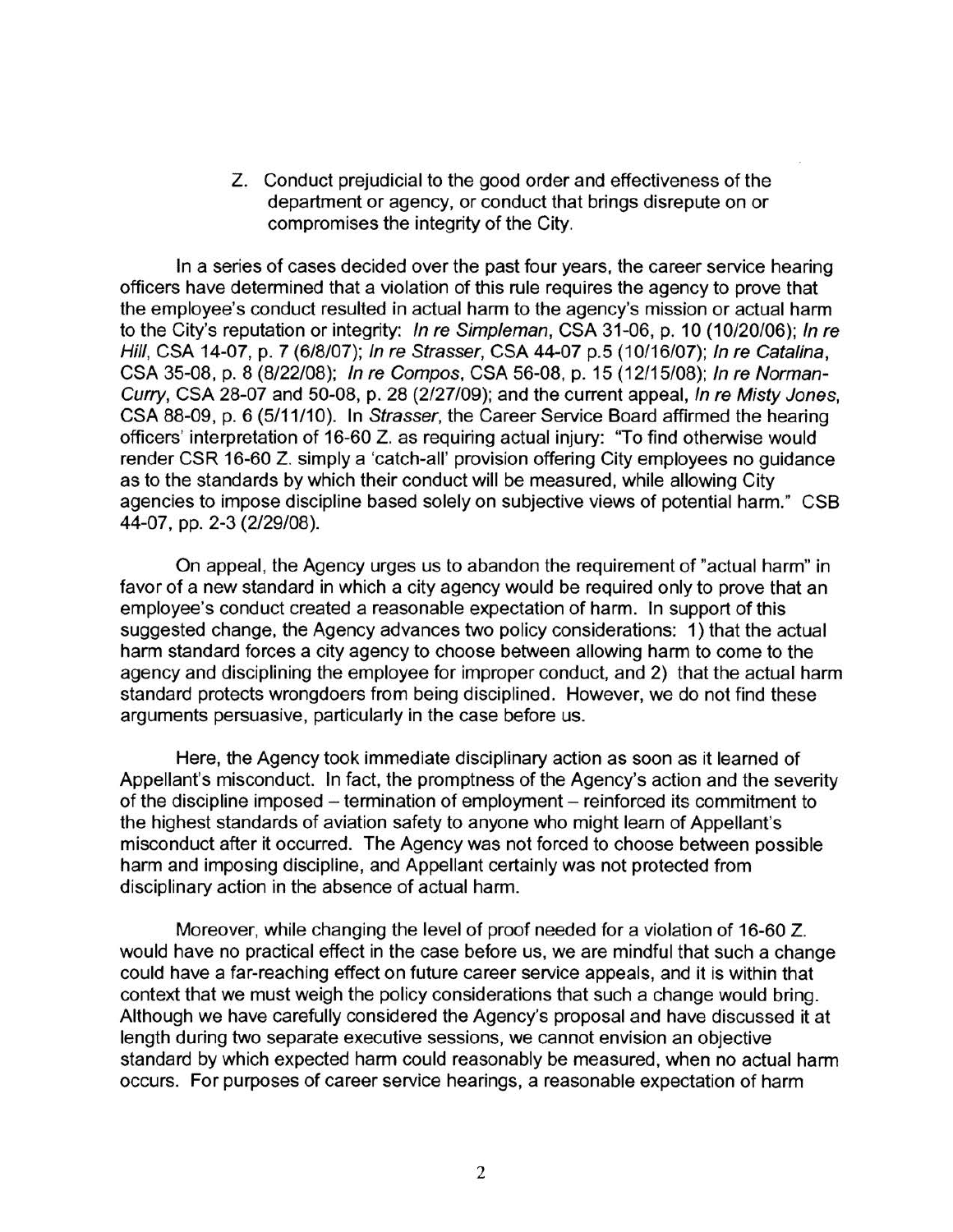would have to be based upon something that is objective, tangible and measurable; otherwise, it would be nothing more than speculation.

For example, expected harm might be reasonable because the agency has experienced prior incidents of misconduct that did in fact result in actual harm. However, if prior misconduct became the measuring rod for determining the reasonableness of expected harm, then a violation of 16-60 Z. would tum not on the employee's conduct, but on whether or not prior misconduct had occurred, whether prior misconduct resulted in actual harm, and whether the prior misconduct was similar enough to the present misconduct to give rise to a reasonable expectation of harm. Such a standard has significant downsides: 1) if there are no prior incidents, the standard is not helpful; 2) if there are prior incidents of misconduct, they would be subject to collateral attack and would expand the scope of career service hearings beyond the employee's own conduct, and 3) such a standard would seem to create a form of comparative discipline at odds with the career service philosophy of imposing discipline based upon the employee's own conduct, rather than the misconduct of others.

On the other hand, if the seriousness of the misconduct is the standard by which the reasonableness of expected harm is measured, then all serious or egregious misconduct would automatically fall within the scope of this rule and seriousness of misconduct would become both the measure of the rule violation and the measure for determining the severity of discipline. And finally, a reasonable expectation of harm, without an objective measurement capable of being articulated, would offer City employees no guidance as to how their conduct will be measured for purposes of disciplinary actions brought under CSR 16-60 Z.

For all these reasons, we decline to adopt the standard urged upon us by the Agency and affirm our prior decision in Strasser that CSR 16-60 Z. requires the agency to prove that an employee's conduct resulted in actual harm to the agency's mission, or actual harm to the City's reputation or integrity, and that violations of this rule will have to be decided on a case by case basis.

## Ill. **ORDER**

**IT IS THERFORE ORDERED** that the Agency's Petition for Review is **DENIED,**  and that portion of the Hearing Officer's Decision of May 11, 2010, finding that the Agency failed to prove a violation of CSR 16-60 Z. is **AFFIRMED.** 

|  | SO ORDERED by the Board on September 16, 2010, and documented this<br>$\frac{\partial \phi}{\partial t}$ day of $\frac{\partial \phi}{\partial t}$ f cm ber |
|--|-------------------------------------------------------------------------------------------------------------------------------------------------------------|